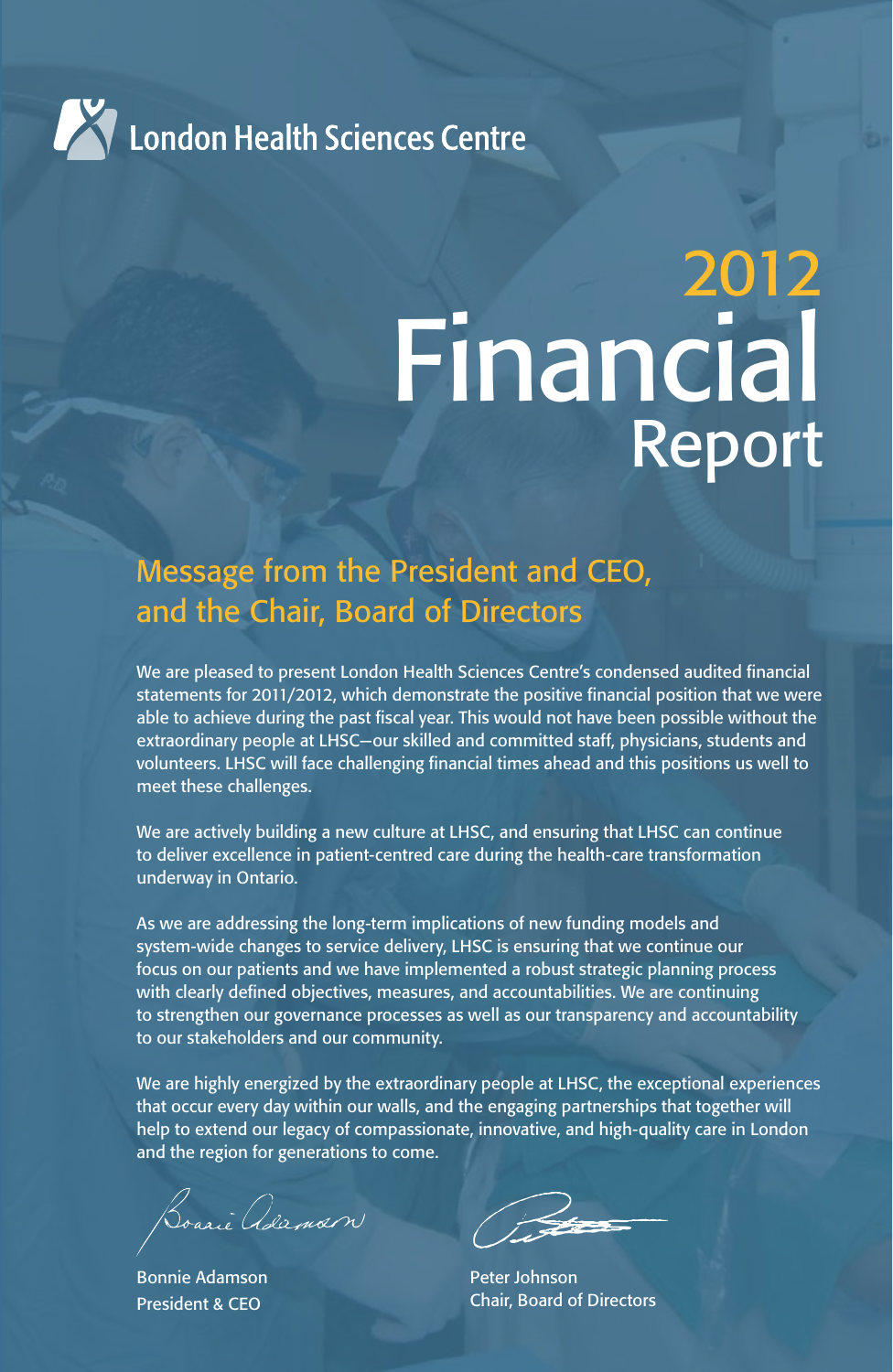# Independent Auditors' Report **Example 2018** Summary Statement of Financial Position on the Summary Financial Statements

To the Board of Directors of London Health Sciences Centre

The accompanying summary financial statements, which comprise the summary statement of financial position as at March 31, 2012, the summary statements of operations and cash flows for the year then ended, are derived from the audited financial statements of London Health Sciences Centre for the year ended March 31, 2012. We expressed an unmodified audit opinion on those financial statements in our auditors' report dated May 30, 2012.

The summary financial statements do not contain all the disclosures required by Canadian generally accepted accounting principles applied in the preparation of the audited financial statements of London Health Sciences Centre. Reading the summary financial statements, therefore, is not a substitute for reading the audited financial statements of London Health Sciences Centre.

#### Management's responsibility for the summary financial statements

Management is responsible for the preparation of a summary of the audited financial statements on the basis described in the Basis of presentation note.

#### Auditors' responsibility

Our responsibility is to express an opinion on the summary financial statements based on our procedures, which were conducted in accordance with Canadian Auditing Standard (CAS) 810, "Engagements to Report on Summary Financial Statements."

#### **Opinion**

In our opinion, the summary financial statements derived from the audited financial statements of London Health Sciences Centre for the year ended March 31, 2012 are consistent, in all material respects, with those financial statements, on the basis described in the Basis of presentation note.

Ernst & Young LP

Chartered Accountants Licensed Public Accountants London, Canada May 30, 2012

## Management's Summary Financial Results – March 31, 2012

### Summary Statement of Financial Position

London Health Sciences Centre (LHSC) continued its strong financial performance during the past fiscal year. A current ratio of 1.6:1 is the result of a financial decision that is strategic in nature and focuses on LHSC's liquidity in order to deal with expected future funding and operating expense challenges. Current and longterm obligations under various debt agreements are adequately covered and supported by sound business plans and cashflows.

#### Summary Statement of Operations

LHSC ended the year with a GAAP surplus of \$45.1 million or an operating margin of 4.2% of total revenues. This strong financial performance is the result of better than anticipated revenues in the Ministry of Health and Long Term Care (MOHLTC), Local Health Integration Network (LHIN) and other revenues and slightly favourable labour and supplies expenses. Included in the MOHLTC and LHIN revenues LHSC's focus on administrative and clinical efficiencies, optimization of revenue sources, and continued replenishment of working capital will strategically position the organization to respond to a very uncertain economic future.

Included in the MOHLTC and LHIN revenues are obligations related to unmet service volumes in priority and wait-time funding initiatives.

|                                                                               | 2012 (000's)     |    | 2011 (000's) |
|-------------------------------------------------------------------------------|------------------|----|--------------|
| <b>ASSETS</b>                                                                 |                  |    |              |
| <b>Current assets</b>                                                         | \$<br>299,578    | \$ | 202,676      |
| <b>Restricted cash and investments</b>                                        | \$<br>10,607     | \$ | 12,746       |
| Capital assets                                                                | \$<br>875,232    | \$ | 804,179      |
|                                                                               | \$<br>1,185,417  | \$ | 1,019,601    |
| <b>LIABILITIES, DEFERRED</b><br><b>CONTRIBUTIONS AND NET ASSETS</b>           |                  |    |              |
| <b>Current liabilities</b>                                                    | \$<br>189,334    | \$ | 170,697      |
| Long-term liabilities and deferred contributions                              | \$<br>762,797    | \$ | 652,139      |
| <b>Net assets</b>                                                             | \$<br>233,286    | \$ | 196,765      |
|                                                                               | \$<br>1,185,417  | \$ | 1,019,601    |
| <b>Summary Statement of Operations</b>                                        |                  |    |              |
|                                                                               | 2012 (000's)     |    | 2011 (000's) |
| <b>REVENUES</b>                                                               |                  |    |              |
| Ministry of Health and Long-Term Care<br>and Local Health Integration Network | \$<br>899,840    | \$ | 828,804      |
| Other                                                                         | \$<br>184,119    | \$ | 173,924      |
|                                                                               | \$<br>1,083,959  | \$ | 1,002,728    |
| <b>EXPENSES</b>                                                               |                  |    |              |
| <b>Salaries and benefits</b>                                                  | \$<br>692,280    | \$ | 629,054      |
| Other                                                                         | \$<br>346,528    | \$ | 325,046      |
|                                                                               | \$<br>1,038,808  | \$ | 954,100      |
| <b>Excess of revenues over expenses</b>                                       | \$<br>45,151     | s  | 48,628       |
| <b>Summary Statement of Cash Flows</b>                                        |                  |    |              |
|                                                                               | 2012 (000's)     |    | 2011 (000's) |
| <b>CASH PROVIDED BY (USED IN):</b>                                            |                  |    |              |
| <b>Operating Activities</b>                                                   | \$<br>125,460    | \$ | 79,389       |
| <b>Financing Activities</b>                                                   | \$<br>104,135    | \$ | (27, 228)    |
| <b>Investing Activities</b>                                                   | \$<br>(124, 774) | \$ | (132, 689)   |
| Net increase (decrease) in cash                                               | \$<br>104,821    | \$ | (80, 528)    |
| <b>Cash, beginning of year</b>                                                | \$<br>121,656    | s  | 202,184      |
| Cash, end of year                                                             | \$<br>226,477    | \$ | 121,656      |

#### Summary Statement of Cash Flows

LHSC invested \$28.1 million in clinical capital, building service equipment, information systems and buildings during the year. In addition, LHSC spent \$33.5 million in Milestone 2 redevelopment costs which is funded on a cost share basis with the MOHLTC and \$62.3 million in externally funded or recoverable capital projects.

Capital spending is financed through a combination of operations and deferred contributions from both levels of government, the London Health Sciences Foundation and Children's Health Foundation. Total cash of \$226.5 million consists of restricted cash and investments of \$28.5 million in order to discharge certain future obligations and \$198 million in cash and cash equivalents.

#### Basis of Presentation

The information contained in the summary financial statements is in agreement with the related information in the complete audited financial statements. The summary statements contain major subtotals and totals from the complete financial statements.